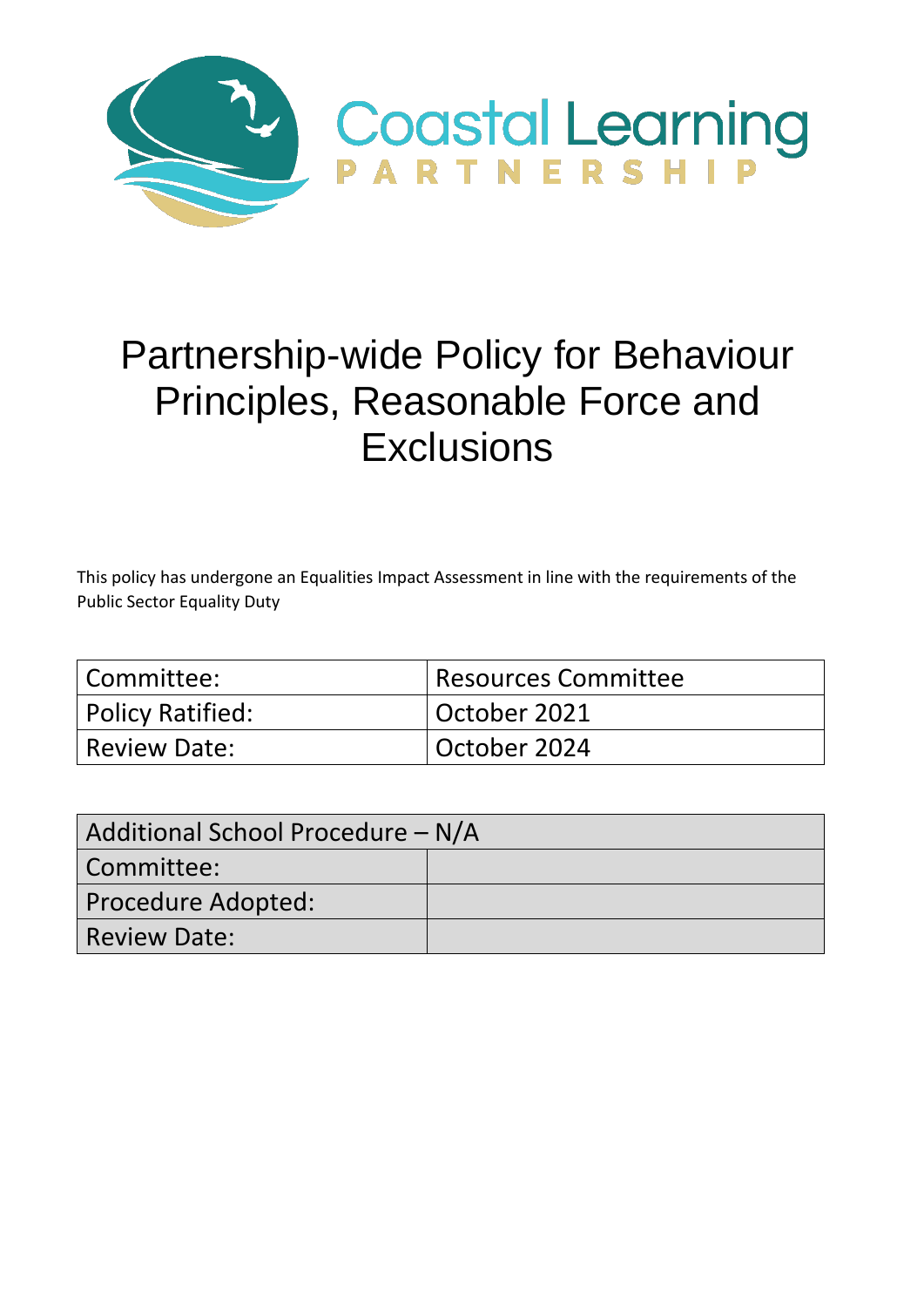# **Partnership-wide policy for Behaviour Management and Exclusions**

Other associated policies and documentation:

- Pupil Attendance Policy
- Public Sector Equality Duty Policy
- Safeguarding and Child Protection Policy and Procedures
- School-specific Behaviour and Anti Bullying Policies

#### **Contents:**

- Section A: General principles and requirements
- Section B: Responsibilities
- Section C: Principles for promoting positive behaviour
- Section D: Principles and arrangements for exclusions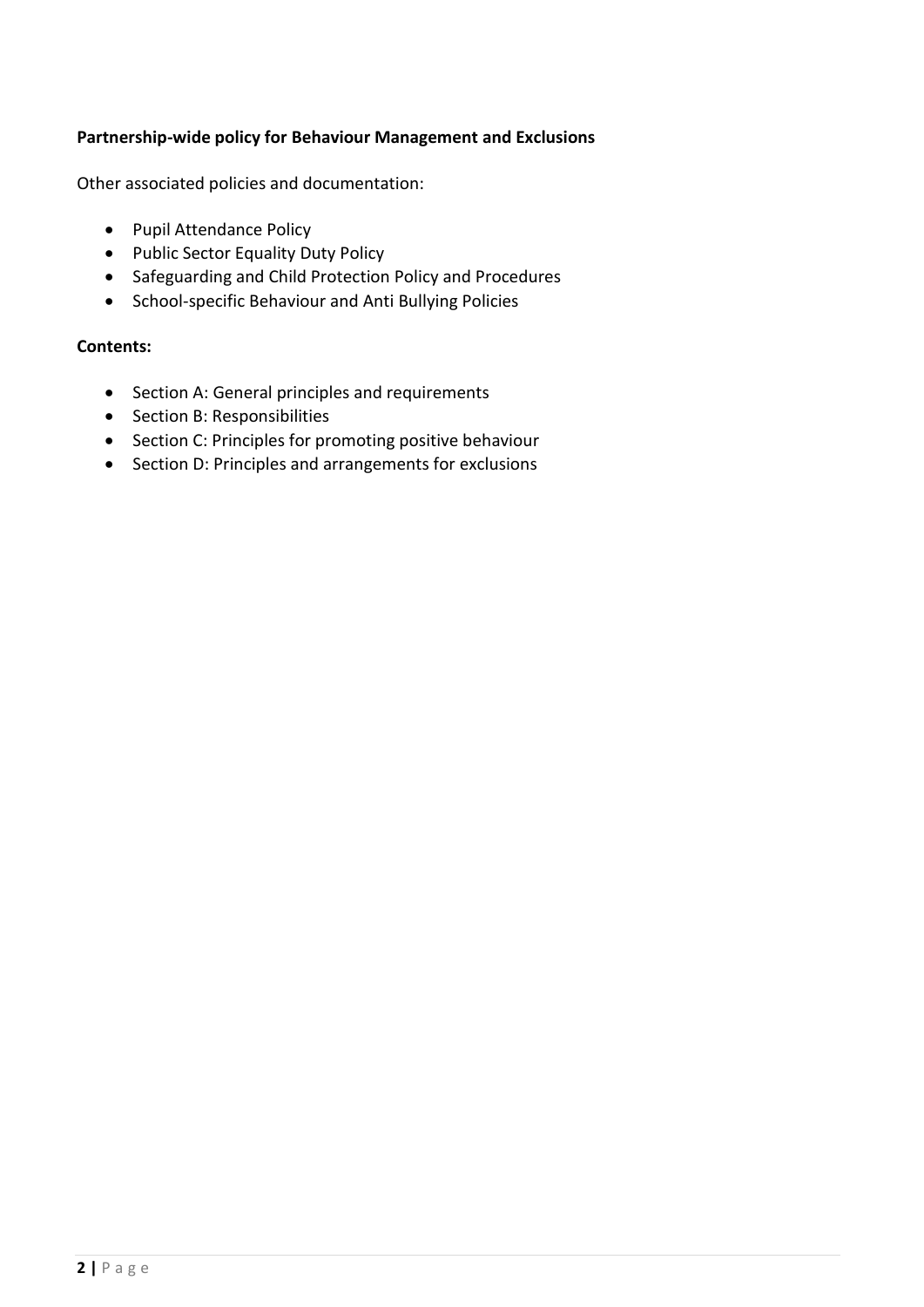# **1. Section A: General principles and requirements**

- 1.1 Coastal Learning Partnership values the diversity of its schools. Each school is unique and retains its individual identify through such things as its uniform, ethos and, where relevant, Christian Distinctiveness. Each school retains its own Local Governing Body and has the autonomy to develop its provision to meet the needs of its pupils and their families. The nature of this relationship between the Partnership and its schools is expressed through many of the policies and procedures and this is especially the case with pupil behaviour. It is recognised that each school will develop its own specific arrangements for promoting positive pupil behaviour and addressing poor behaviour in order to promote successful learning.
- 1.2 The following sets out the Partnership-wide principles and arrangements which will underpin school policies, alongside the relevant legal requirements.
- 1.3 Schools within Coastal Learning Partnership are required under the *Education* (*Independent School Standards) (England) Regulations 2014* (also applicable to academies) to promote good behaviour amongst pupils through:
	- Ensuring that a written Behaviour Policy is drawn up that, amongst other matters, sets out the sanctions to be adopted in the event of pupil misbehaviour.
	- Ensuring that the policy is implemented effectively.
	- Keeping a record of the sanctions imposed upon pupils for serious misbehaviour.
- 1.4 Each school's local arrangements for managing pupil behaviour will be described within the school-specific Behaviour Policy. Whilst each school's Behaviour Policy will be different, the following key principles will be evident in each of them:
	- The promotion of positive behaviour and the elimination of poor behaviour are essential foundations for the promotion of effective learning for all pupils.
	- Pupils are taught to celebrate and respect diversity and to value the rights of all other people.
	- Pupils are treated with dignity and respect; humiliation, bullying and discrimination of any form are not tolerated and this includes all forms of child on child sexual harassment and abuse.
	- All members of the school community are respected and their individuality valued. In schools of Christian religious character, this will be further expressed through the belief that each is a unique and individual child of God, created and loved and of infinite value.
	- Pupils have the right to relax and play.
	- Appropriate pupil behaviour arises from surrounding pupils with positive influences and examples: respectful and positive relationships, praise, positive recognition, encouragement and reward.
	- Pupils will be taught to make appropriate choices and to understand that the choices they make affect themselves and others.
	- Clear and transparent rules are implemented to ensure that a busy school runs in an orderly manner.
	- Sanctions are in place to manage inappropriate behaviour and such sanctions are clear and transparent and proportionate. Rewards and sanctions are applied fairly and consistently.
	- Restorative justice reconciliation and repair will sit at the heart of resolving conflict between pupils.
	- Parents and carers will be considered active partners in the management of the behaviour of their child at school.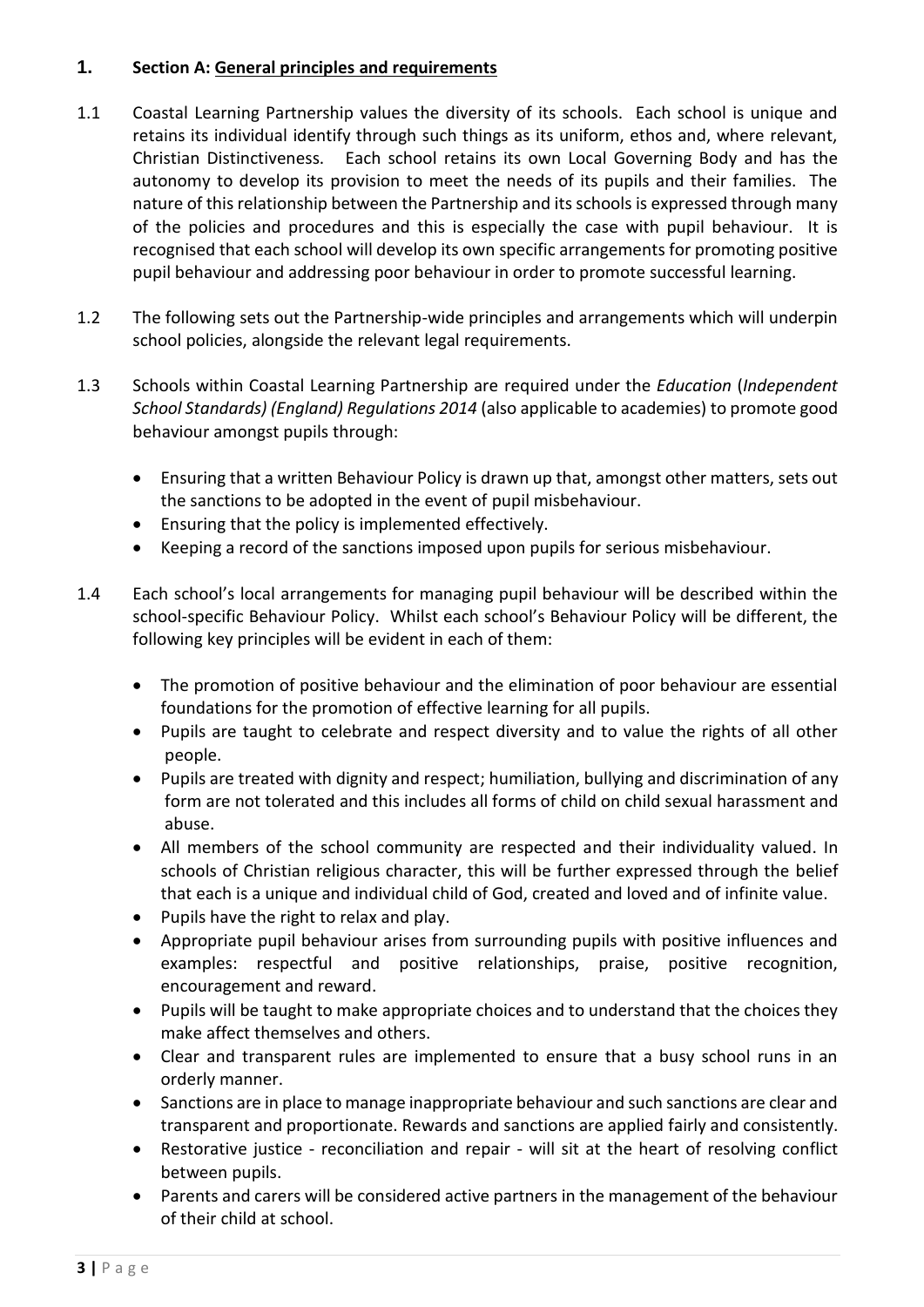- 1.5 The conditions of the Regulations also require that bullying is prevented in so far as reasonably practicable, by the drawing up and implementation of an effective anti-bullying strategy.
- 1.6 Each CLP school will make its Behaviour and Anti-Bullying Policies available on its website.

# **2. Equal Opportunities**

2.1 The Trust Board, Local Governors and Headteachers will ensure that any actions taken under this policy will be in accordance with the Partnership's equal opportunity policies and procedures; the Partnership is committed to proactively prevent discrimination.

# **3. Monitoring and Review**

3.1 The Trust Board will review these partnership-wide principles for behaviour management (including exclusions) every three years or earlier if required.

# **4. Section B: Responsibilities**

## 4.1 Trust Board

- To establish partnership-wide principles for behaviour management including exclusions which sets out the Partnership's principles alongside the legal framework.
- To arrange an Independent Review Panel hearing to review the decision of a Local Governing Body not to reinstate a permanently excluded pupil should such a situation arise.
- To ensure appropriate training for Local Governors related to exclusions.
- To receive from regular reports of exclusions figures so that themes and issues can be interrogated.

## 4.2 Local Governing Body

- To establish school-specific policies which reflect the Partnership's principles and the school's ethos along with the legal requirements and which are published on the school's website.
- To monitor the effectiveness of the school's policies and procedures.
- To create an Exclusions Committee to review exclusions and consider any representations from parents / carers as outlined within this policy.

## 4.3 Headteacher

- 4.3.1 The Headteacher's role is to determine the detailed procedures required to achieve the standard of behaviour expected and to ensure that agreed policies are applied consistently. The Headteacher is expected to:
	- Ensure that staffing arrangements are appropriate and sufficient to enable the school to appropriately support its pupils and maintain high standards of behaviour.
	- Promote self-discipline and respect for the school's rules, routines and staff.
	- Encourage good behaviour and respect for others and seek to prevent all forms of bullying and discrimination. Ensure that the standard of behaviour is conducive to effective learning.
	- Otherwise regulate the conduct of pupils.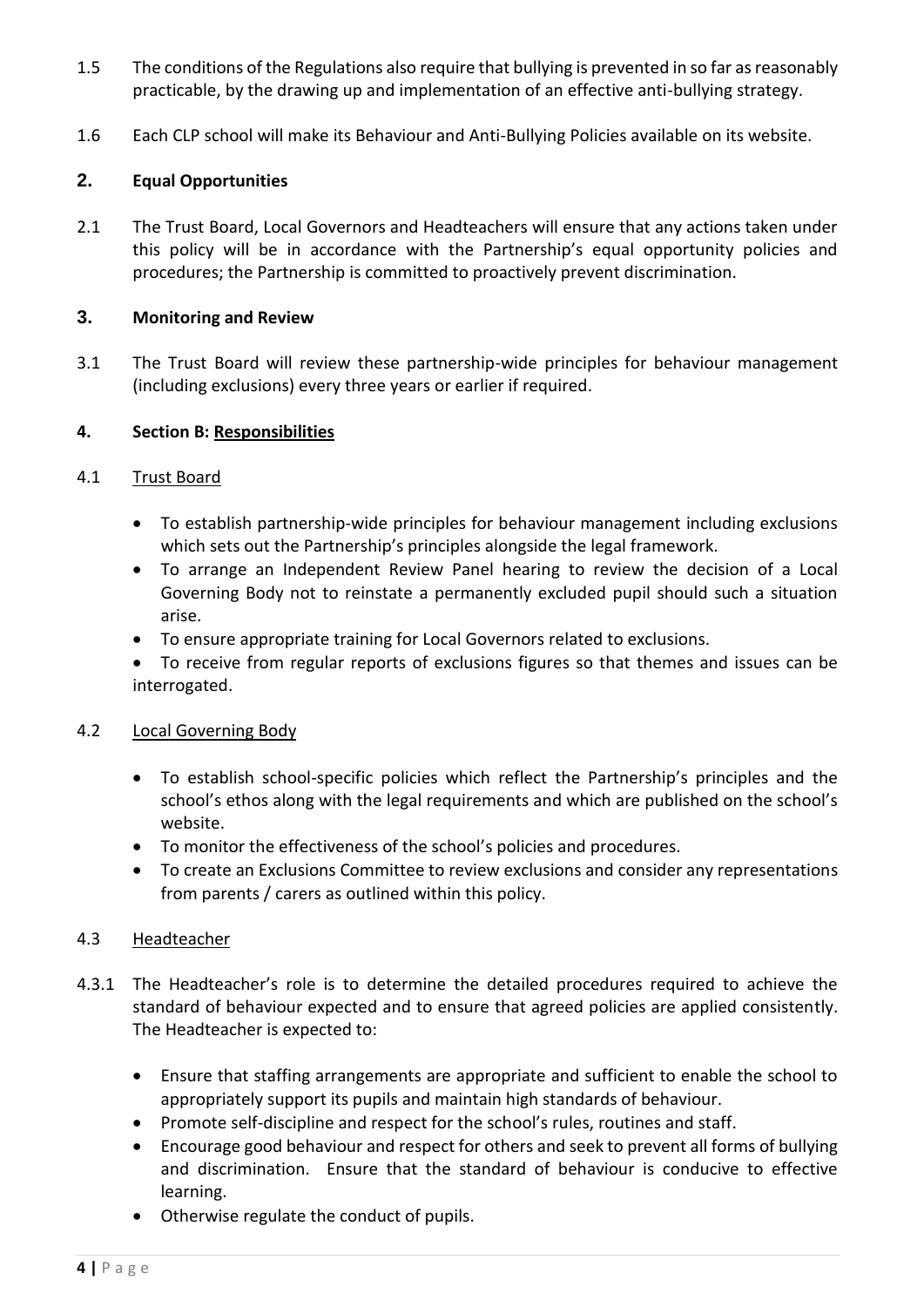- Ensure that appropriate and robust arrangements and procedures exist which will enable these aims to be met.
- Report to Local Governing Body about the standards of behaviour on a termly basis and annually concerning the overall implementation and effectiveness of the school's Behaviour Policy.
- Ensure that any use of exclusion is appropriate and proportionate and compliant with relevant legislation and the requirements of this policy.

# 4.4 All Staff and Volunteers

4.4.1 All staff are expected to model and encourage good behaviour and respect for others and to apply all rewards and sanctions fairly and consistently. Well-planned, engaging and appropriately challenging lessons have a significant positive impact on pupil behaviour. All staff are expected to be role models of good behaviour and to promote self-discipline amongst pupils as well as deal with any unacceptable behaviour in accordance with these principles and the school's policy.

## **5. Section C: Principles for promoting positive behaviour**

CLP schools will ensure that all members of the school community - both pupils and adults fully understand the school's Behaviour Policy. Schools will publish their school-specific Behaviour Policy on their website in accordance with the *School Information (England) Regulations 2008;* although this is not strictly a requirement for academies, CLP considers it to be best practice.

- 5.2 The power to discipline applies to all paid staff with responsibility for pupils at CLP schools. This power extends to adult volunteers, albeit under the guidance of paid staff. Discipline can only be exerted on the school premises or elsewhere when the pupil is under the lawful control of the staff member.
- 5.3 In pursuit of the principles outlined in 1.3, each CLP school will manage pupil behaviour through application of the principles and arrangements set out in this policy as well as in its own school-specific Behaviour Policy and other associated policies including Anti Bullying.
- 5.4 CLP acknowledges that behaviour and discipline issues may signal complex social underlying causes, which schools will take into account and endeavour to counter.

#### **6. Rewards and sanctions**

- 6.1 Sanctions may be imposed as punishments but it is also important to see them as an encouragement to pupils to take responsibility for their actions. They should understand that forgiveness and restoration are always available to them.
- 6.2 Each school's Behaviour Policy will outline the school's rewards and sanctions. Staff will apply these fairly and consistently. Positive behaviour from individual pupils as well as groups such as classes and year groups will be recognised and rewarded.
- 6.3 Teachers have statutory authority to discipline pupils whose behaviour is unacceptable, who break the school rules or who fail to follow a reasonable instruction. Staff, pupils and parents will be made aware of the well-established and clear sanctions in place. Sanctions are to be consistently and fairly applied in line with the school's Behaviour Policy. Sanctions imposed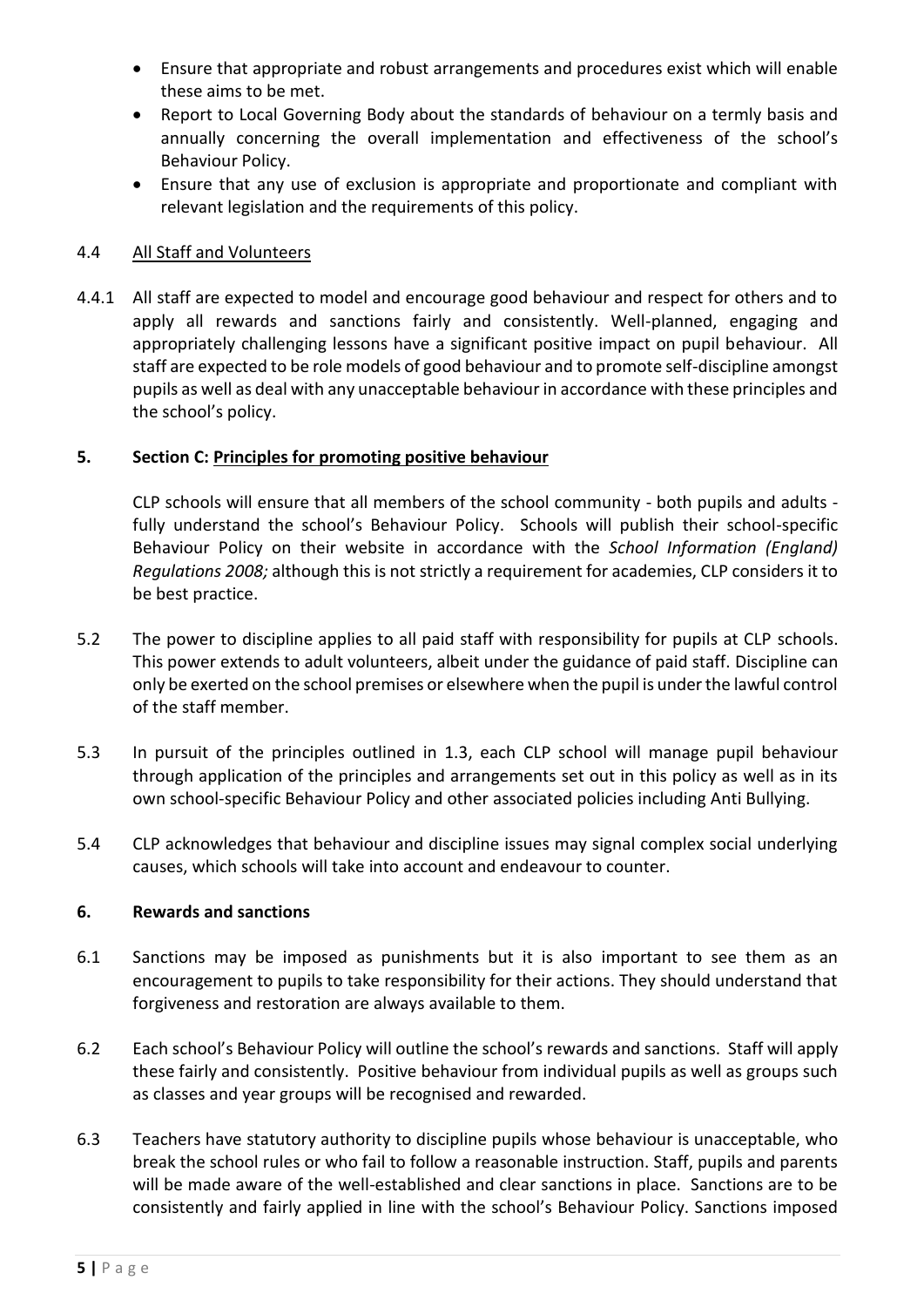may vary according to age and circumstance and will be proportionate to the offence; they should be as constructive as possible and enable pupils to make reparation where possible.

# **7. Bullying, harassment and abuse**

- 7.1 CLP schools seek to ensure a positive, inclusive culture in which all members of the school community have respect for one another. Bullying in any form is tackled proactively and each school's arrangements for the prevention of bullying and the ways in which it is addressed when it does occur can be found in the school's Anti-Bullying policy.
- 7.2 All peer on peer abuse and sexual harassment is unacceptable and will be taken seriously. Staff maintain an attitude of 'it could happen here' and will not dismiss worrying behaviour as "normal". Such behaviour will be addressed in line with statutory guidance and schools' behaviour and safeguarding policies.

## **8. Banned Items**

- 8.1 It is a legal requirement for schools to list items which are banned from the school premises. The DfE defines prohibited items as:
	- Knives or weapons
	- Alcohol
	- Illegal drugs
	- Stolen items
	- Tobacco and cigarette papers
	- **•** Fireworks
	- Pornographic images
	- Any article that the member of staff reasonably suspects has been, or is likely to be, used:
		- $\triangleright$  To commit an offence, or
		- $\triangleright$  To cause personal injury to, or damage to the property of, any person (including the pupil).
- 8.2 All schools within CLP will ban those items defined as prohibited by the DfE. Any other items banned by an individual school will be identified in the school-specific policy. On occasion, a school may find it appropriate to temporarily ban items due to ongoing minor disputes between pupils. In such cases, temporarily banned items will always be clearly communicated to pupils, staff and parents.

## **9. Reasonable force**

- 9.1 The term 'reasonable force' covers the broad range of actions used by staff that involve a degree of physical contact to control or restrain children. This can range from guiding a child to safety by the arm, to more extreme circumstances such as breaking up a fight or where a young person needs to be restrained to prevent violence or injury. The use of force may involve either passive physical contact, such as standing between pupils or blocking a pupil's path, or active physical contact such as leading a pupil by the arm out of the classroom.
- 9.2 'Reasonable' means using no more force than is warranted and only in situations where it is required. CLP recognises that all school staff have a legal power to use reasonable force in relevant situations (as do volunteers or parents who have temporarily been put in charge of pupils) such as to prevent pupils committing an offence, injuring themselves or others, or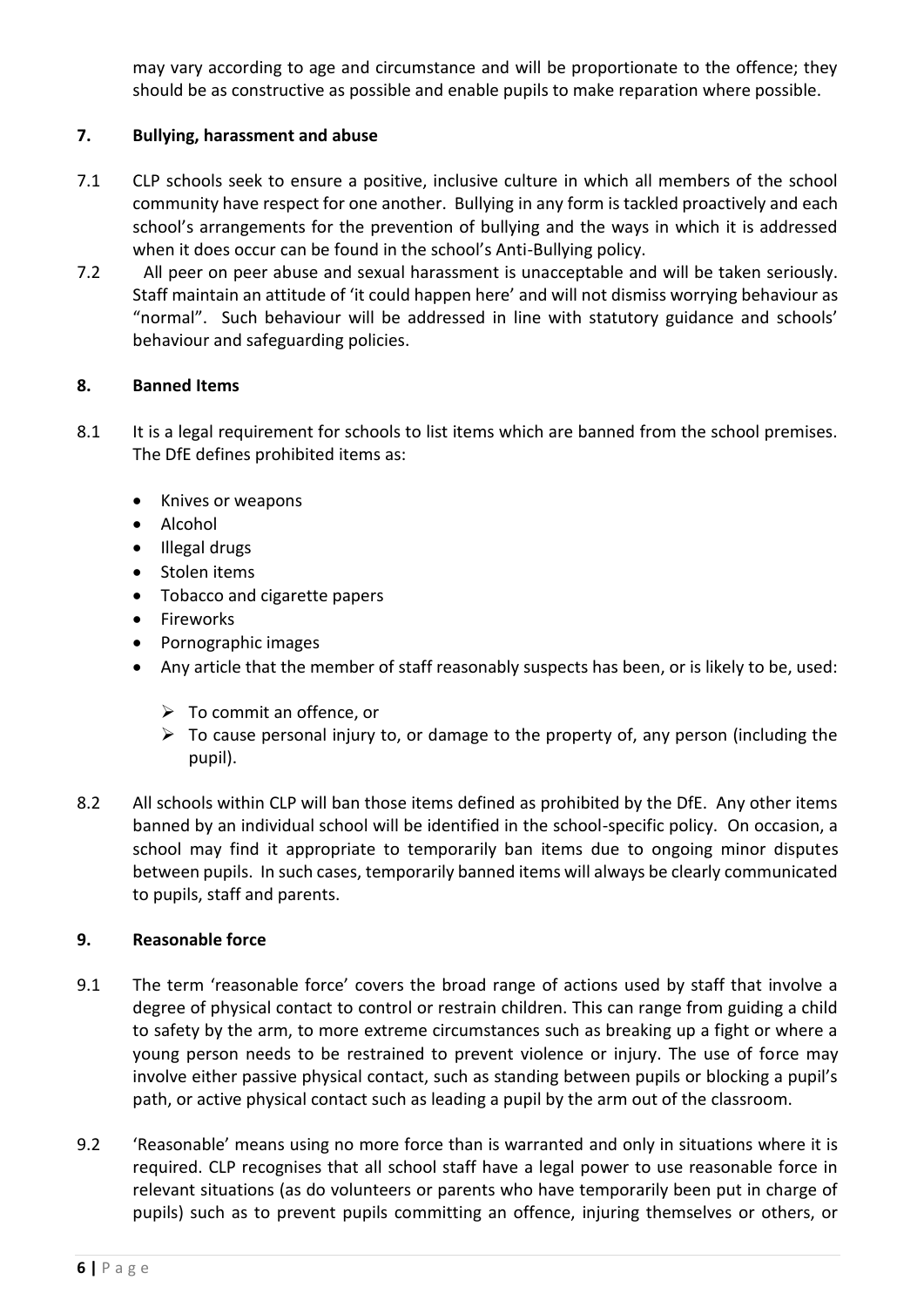damaging property, to conduct a search and to maintain good order and discipline in the classroom. However, the primary aim in all CLP schools is to consistently promote a positive culture and ethos. School staff will use de-escalation techniques and alternative strategies specific to the individual needs of children. Reasonable force would only ever be used in strict accordance with the legislative framework. Further details can be found in the DfE publication '[Use of reasonable force: Advice for Headteachers, Staff and Governing Bodies](https://assets.publishing.service.gov.uk/government/uploads/system/uploads/attachment_data/file/444051/Use_of_reasonable_force_advice_Reviewed_July_2015.pdf)' (July 2013). Each school's Behaviour Policy includes the power to use reasonable force, including the circumstances in which force might be used. Schools will communicate with parents about all incidents involving the use of reasonable force. More serious situations involving the use of reasonable force (such as where physical contact was required) will be recorded using the form provided as appendix A. It is for schools to determine where a situation warrants such recording by considering the:

- Pupil's behaviour and level of risk presented at the time of the incident;
- Degree of force used;
- **•** Effect on the pupil or member of staff;
- The child's age.

The school should consult with the central team if there is any doubt about whether an incident should be communicated to parents and/or recorded; typically, however, if there is any doubt, it is best to err on the side of caution. Given the additional vulnerability of the group, due regard will be paid to the use of reasonable force on pupils who have special educational needs or disabilities and those with emotional and behavioural difficulties.

9.3 Members of staff are not expected to put themselves at risk. Those staff who are more likely to need to use reasonable force will be provided with appropriate training which will be detailed in the school's Behaviour Policy.

#### **10. The power to discipline beyond the gates**

10.1 Pupils can be disciplined beyond the school gates to such an extent as is reasonable. This may for example be in relation to poor behaviour which brings the school's reputation into disrepute and which has been witnessed by a staff member or otherwise reported to the school. In such situations, school staff with liaise with parents and carers.

#### **11. Engaging with staff and pupils**

- 11.1 The effectiveness of each school's behaviour policy and procedures will be discussed regularly and as required with staff. Staff will be directly involved in discussions around the behaviour of specific pupils where there may be concerns and they will be actively engaged in the drawing up of individual behaviour and support plans. Staff will be provided with appropriate training regarding behaviour management as required.
- 11.2 Article 12 of the UN Convention on the Rights of the Child allows children who are capable of forming views the right to express those views. The School Council is a mechanism through which schools can engage pupils directly in the process of reviewing the behaviour policy and procedures. Where appropriate, individual pupils will be part of any discussions related to the formulation of individual behaviour and support plans.

#### **12. Section D: Principles and arrangements for exclusions**

12.1 CLP school communities are committed to achieving the following: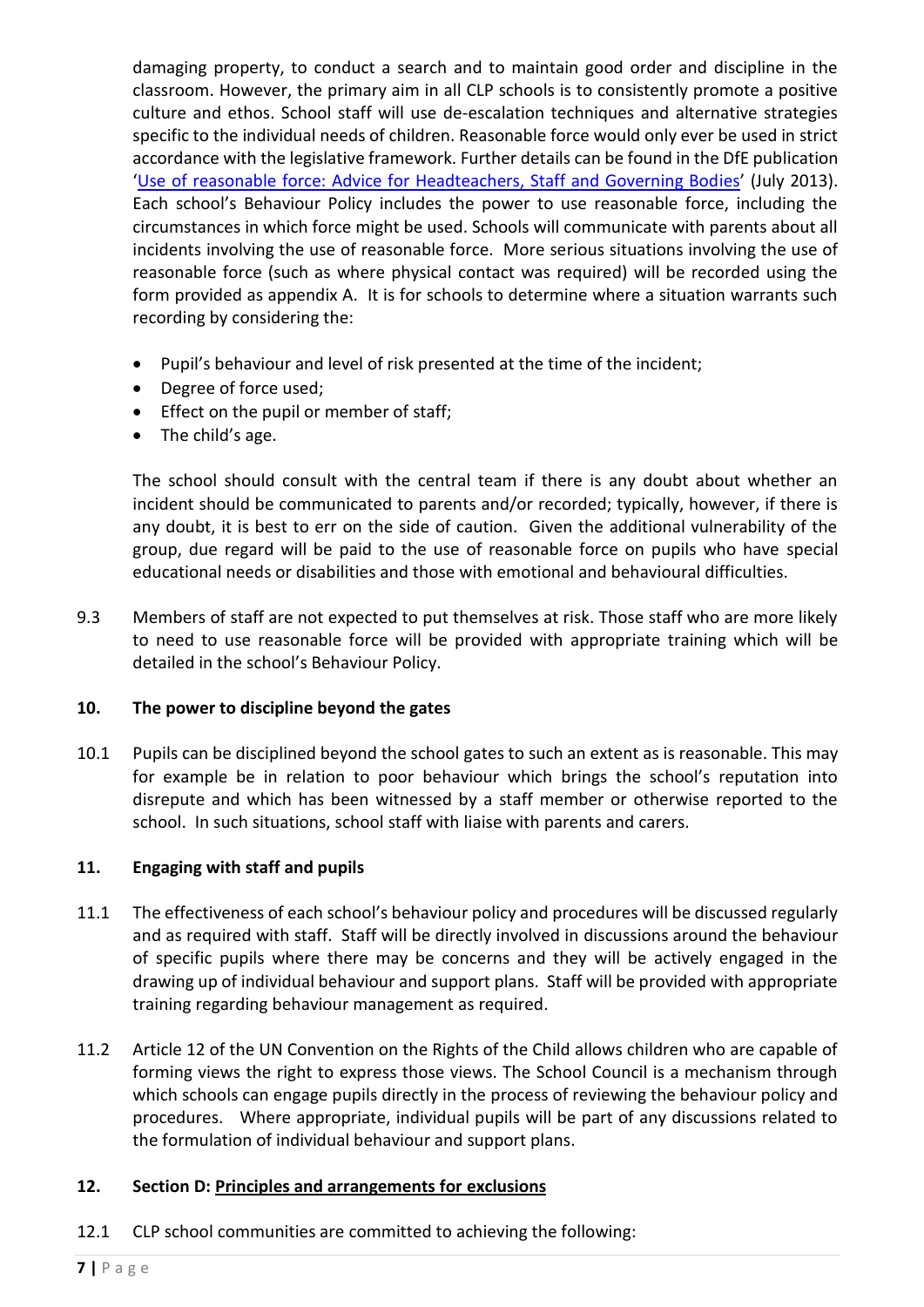- 1. To ensure the safety and well-being of all members of the school community whilst maintaining an appropriate education environment in which all can learn and succeed.
- 2. To avoid as far as possible the need to use exclusion as a sanction.
- 12.2 CLP schools will follow the practices and procedures within the Department for Education (DfE)'s guidance *[Exclusion from Maintained Schools, Academies and Pupil Referral Units in](https://www.gov.uk/government/publications/school-exclusion)  [England](https://www.gov.uk/government/publications/school-exclusion)* (September 2017). For quick reference, schools are guided towards the summary of 'key points' within this DfE publication as well as the following details of this policy. However, schools will have due regard to the full breadth of guidance and legislation.
- 12.3 The overriding principle is that CLP schools will always try to avoid fixed term and permanent exclusions and will endeavour to keep pupils in school if at all possible. Wherever necessary, a multi-agency approach will be used to find solutions other than exclusion. It is recognised that poor behaviour can be indicative of other issues and CLP schools will seek to understand the cause of poor behaviour and aim to provide the necessary support. Exclusion should only be considered as a 'last resort' option. Fixed term exclusions will be set for the shortest possible period of time. Where a child may be excluded more than once, it may be that the duration of fixed term exclusions increases; it will be exceptional for a first fixed term exclusion to be set for the longest possible duration or for a permanent exclusion to be issued immediately. Rather, exclusion should be only after the school has used other strategies to try to resolve the problem.
- 12.4 The decision to exclude a pupil might be taken in the following circumstances:
	- In response to a serious breach of the school's Behaviour Policy.
	- If allowing the pupil to remain in school would seriously harm the education or welfare of other persons or the pupil him/herself in the school.
- 12.5 The behaviours which may lead a CLP school to consider exclusion as a sanction are varied but may include:
	- Verbal or physical abuse to staff, pupils and others
	- Indecent behaviour
	- Wilful damage to property
	- Misuse of or supplying illegal drugs
	- Misuse of other substances
	- Theft
	- Serious actual or threatened violence against another pupil or a member of staff
	- Sexual abuse or assault
	- Carrying an offensive weapon
	- Arson
	- Repeated unacceptable behaviour which has previously been reported and for which school sanctions and other interventions have not been successful in modifying the pupil's behaviour
- 12.6 Only the Headteacher (or Executive Headteacher in the case of schools where leadership is shared) can exclude a pupil. In the case of a Headteacher's absence, a pupil can only be excluded by a senior member of staff appointed to act on behalf of the Headteacher and, even then and as far as reasonably practical, this will be in consultation with the Headteacher. Pupils may be excluded for one or more fixed periods or permanently.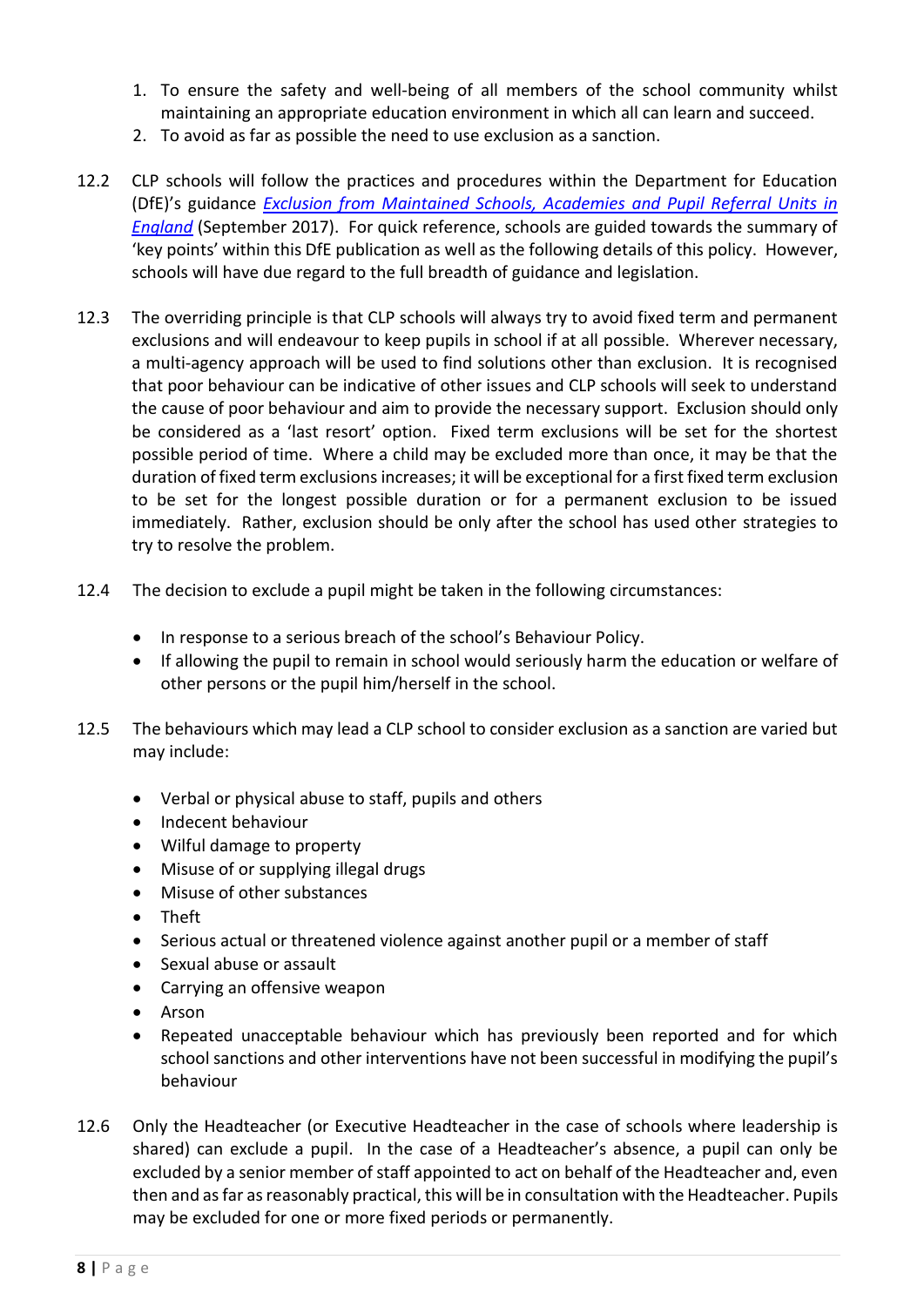12.7 CLP Schools will ensure that they do not discriminate against pupils in relation to exclusion under the *Equality Act 2010*. The permanent exclusion of pupils with special educational needs or disabilities is discouraged, except in exceptional circumstances.

#### **13. Alternatives to exclusion**

- 13.1 Before resorting to exclusion, schools will try alternative solutions. For example:
	- A restorative justice process, whereby the harm caused to the 'victim' can be redressed;
	- Internal exclusion (removal from class, but not the site);
	- A managed move to another location;
	- Part-time or temporary attendance at a PRU; and
	- Use of key workers from the school or outside agencies or reference to support services.
	- Where a school places a pupil with an alternative provision provider, the school continues to be responsible for the safeguarding of that pupil, and should be satisfied that the provider meets the needs of the pupil. Schools will obtain written confirmation from the alternative provider that appropriate safeguarding checks have been carried out on individuals working at the establishment, i.e. those checks that the school would otherwise perform in respect of its own staff.

#### **14. Fixed Periods**

14.1 Pupils can be excluded for one or more fixed-term periods not exceeding 45 school days in any one school year. A decision to exclude a pupil permanently will only be taken as a last resort when a wide range of strategies for dealing with disciplinary offences has been employed to no avail or if an exceptional 'one-off' offence has been committed.

#### **15. Inappropriate Exclusion**

- 15.1 CLP schools will not see exclusion as appropriate in the following cases:
	- Minor breaches of discipline;
	- Poor academic performance;
	- Truancy or lateness;
	- Pregnancy;
	- Non-compliance with uniform regulations (including the wearing of jewellery and extreme hairstyles) (except where these are persistent and in open defiance of the rules); and
	- In response to the (unacceptable) behaviour/attitude/conduct of a pupil's parents.

#### **16. Parental Engagement**

16.1 CLP schools will always work closely with families and, where a pupil is identified as being at risk of exclusion owing to a pattern of challenging behaviour, CLP would expect that parents are engaged early in the ongoing endeavours to improve the pupils' behaviour. Through working with families in this way, exclusion should rarely be a surprise outcome. Where a parent refuses to abide by the terms of a fixed-term exclusion, for example by refusing to collect the child, the school will continue to be responsible for the pupil's welfare until alternative arrangements can be made.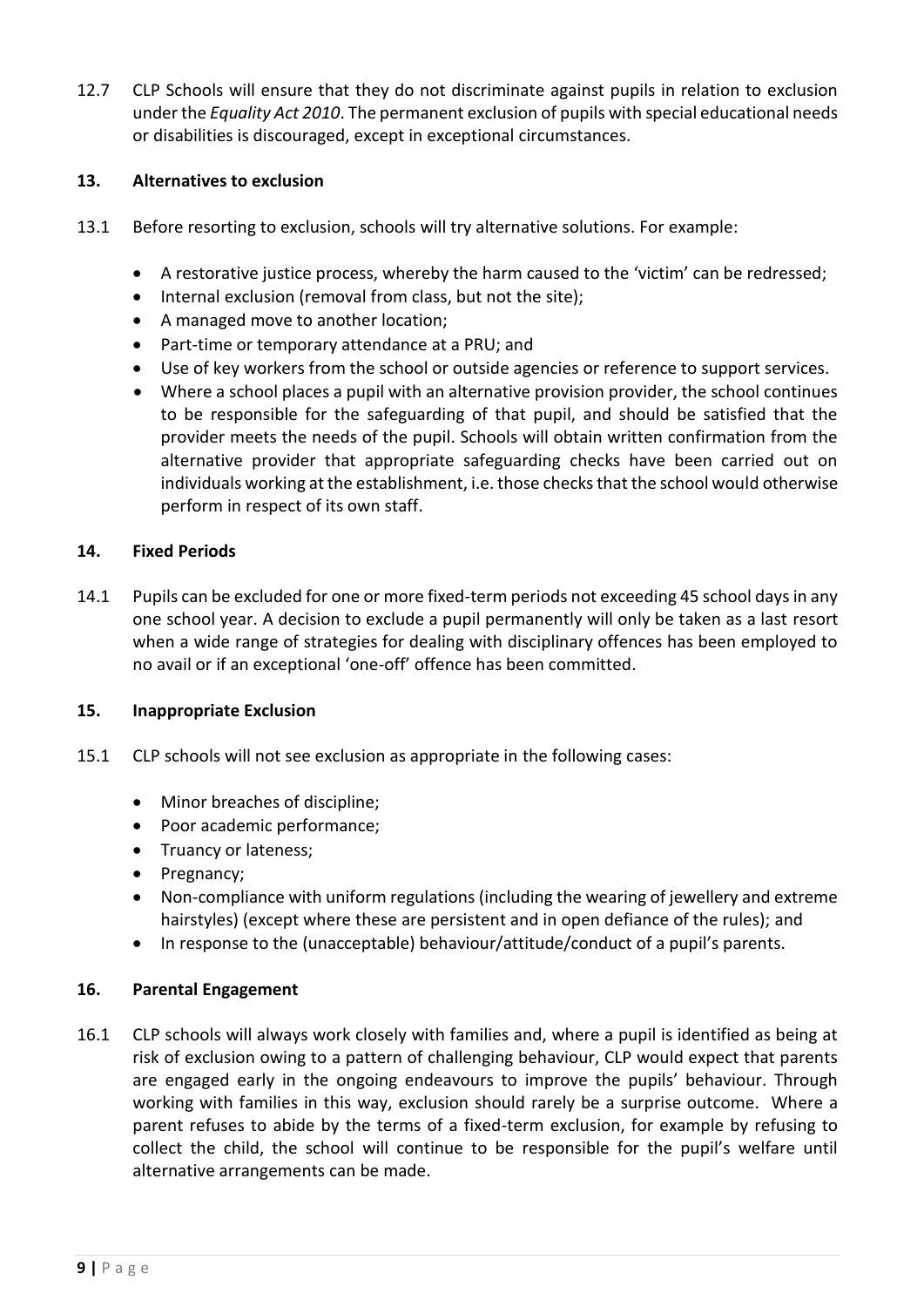#### **17. Review and Appeal Procedures**

- 17.1 The Partnership's Scheme of Delegation requires the Chair of each school's Local Governing Body to establish an Exclusions Committee. This committee will promptly review all fixedterm exclusions of over 15 days in total in a school term, or if the pupil were to miss a public examination, as well as all permanent exclusions. The Exclusions Committee will operate in line with the required DfE practices and procedures and the committee is required to notify the Head of Learning and Achievement or CEO if it is concerned that it may not be able to meet those requirements, such as achieving impartiality. In such instances, consideration will be given to forming a committee drawing on other Local Governors and/or Trustees within the Partnership.
- 17.2 Arrangements must also be in place to review fixed-term exclusions over five days but not more than 15 days if the parent has asked to make representations. Exclusions for fewer than five days cannot be over-turned but must be reported and parental concerns may be considered when this is done.
- 17.3 Parents are entitled to appeal to the Local Governors' Exclusions Committee against any exclusion and this entitlement will be made clear to parents when they receive notification of their child's exclusion. A letter stating the intention to appeal should be sent to the Clerk to the Local Governing Body.A hearing will be set up as quickly as possible, but within 10 days at the latest. The decision of the Exclusions Committee is final.
- 17.4 If applied for by parents within the legal time frame, the Trust Board will arrange for an Independent Review Panel hearing to review the decision of the Local Governing Body not to reinstate a permanently excluded pupil. Any application made outside of the legal time frame will be rejected. The legal time frame is:
	- Within 15 school days of notice being given to the parents by the Local Governing Body of their decision to uphold a permanent exclusion; or
	- Where an application has not been made within this time frame, within 15 school days of the final determination of a claim of discrimination under the *Equality Act 2010* in relation to the exclusion.
- 17.5 The review must begin within 15 school days of the day on which the Trust Board received the parent's application for a review. The Partnership will take reasonable steps to identify a date for the review that all parties are able to attend.
- 17.6 The Trust Board will strictly follow the DfE's statutory guidance *[Exclusion from Maintained](https://www.gov.uk/government/publications/school-exclusion)  [Schools, Academies and Pupil Referral Units in England](https://www.gov.uk/government/publications/school-exclusion)*, and the Independent Review Panel will be formed using this guidance.

## **18. Reporting exclusions**

18.1 Detailed guidance related to reporting requirements can be found in the DfE's statutory guidance. In summary, Headteachers are legally required to notify parents without delay of the decision to exclude a child along with the reasons for the decision to exclude. Model letters are provided for this purpose. Headteachers are also required to notify the Trust Board and the Local Authority. In order to achieve this, schools in CLP will complete a standard template and share with the Chair of the Local Governing Body, the Local Authority and the Head of Learning and Achievement.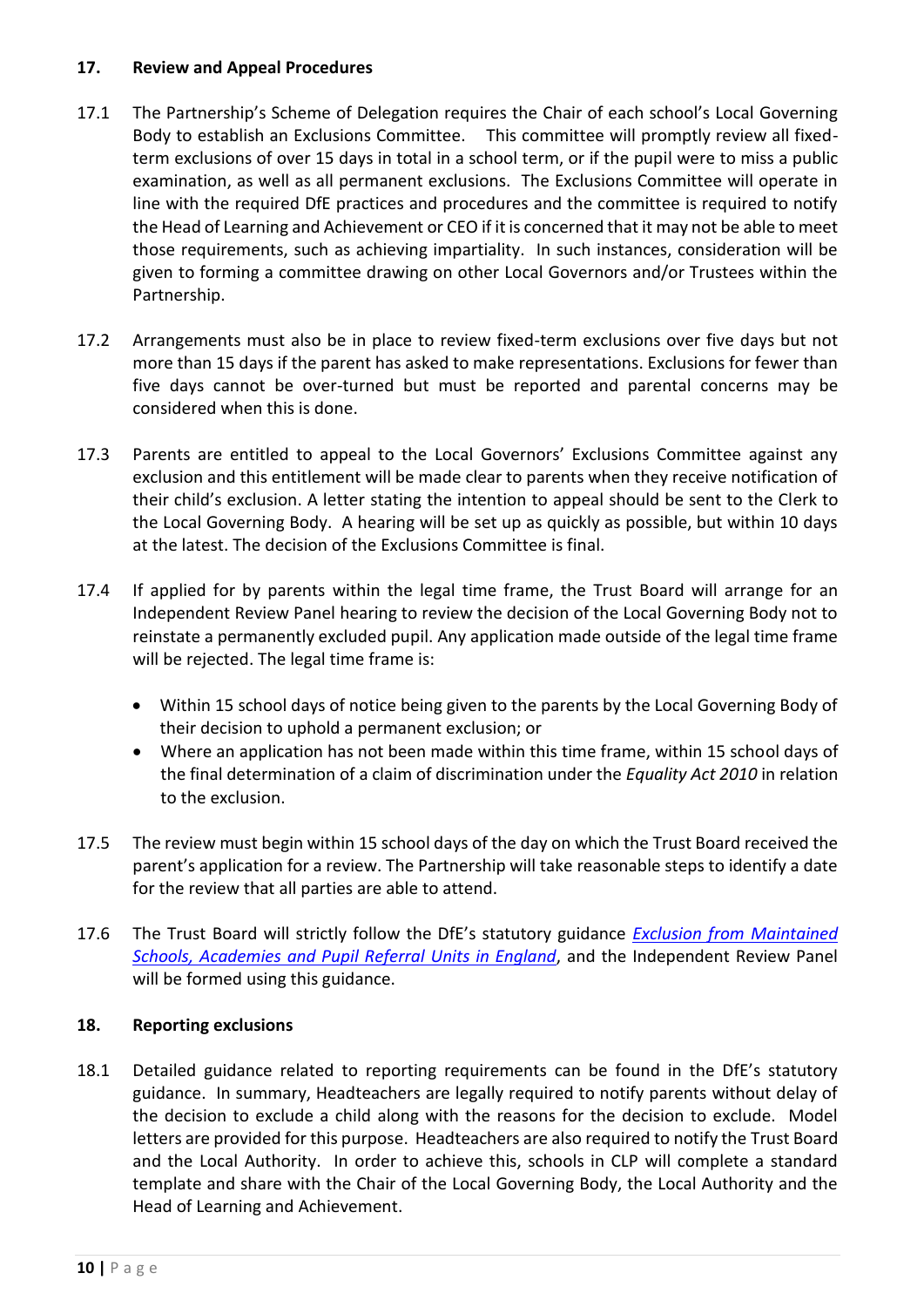# **Appendix A: INCIDENT REPORT FOR USE OF REASONABLE FORCE**

| <b>Name of School</b>          |                             |                       |
|--------------------------------|-----------------------------|-----------------------|
| Name of staff member           |                             |                       |
| Date/time of incident          | $\frac{1}{2}$ $\frac{1}{2}$ |                       |
| <b>Location of incident</b>    |                             |                       |
| Names of pupil(s) involved     |                             |                       |
| <b>Names of witnesses</b>      |                             |                       |
| <b>Description of incident</b> |                             |                       |
| Steps taken to avoid force     |                             |                       |
| Any injuries or damage         |                             |                       |
| <b>Nature of force used</b>    |                             |                       |
| <b>Pupil's response</b>        |                             |                       |
|                                |                             | $Time:$ $\frac{1}{2}$ |